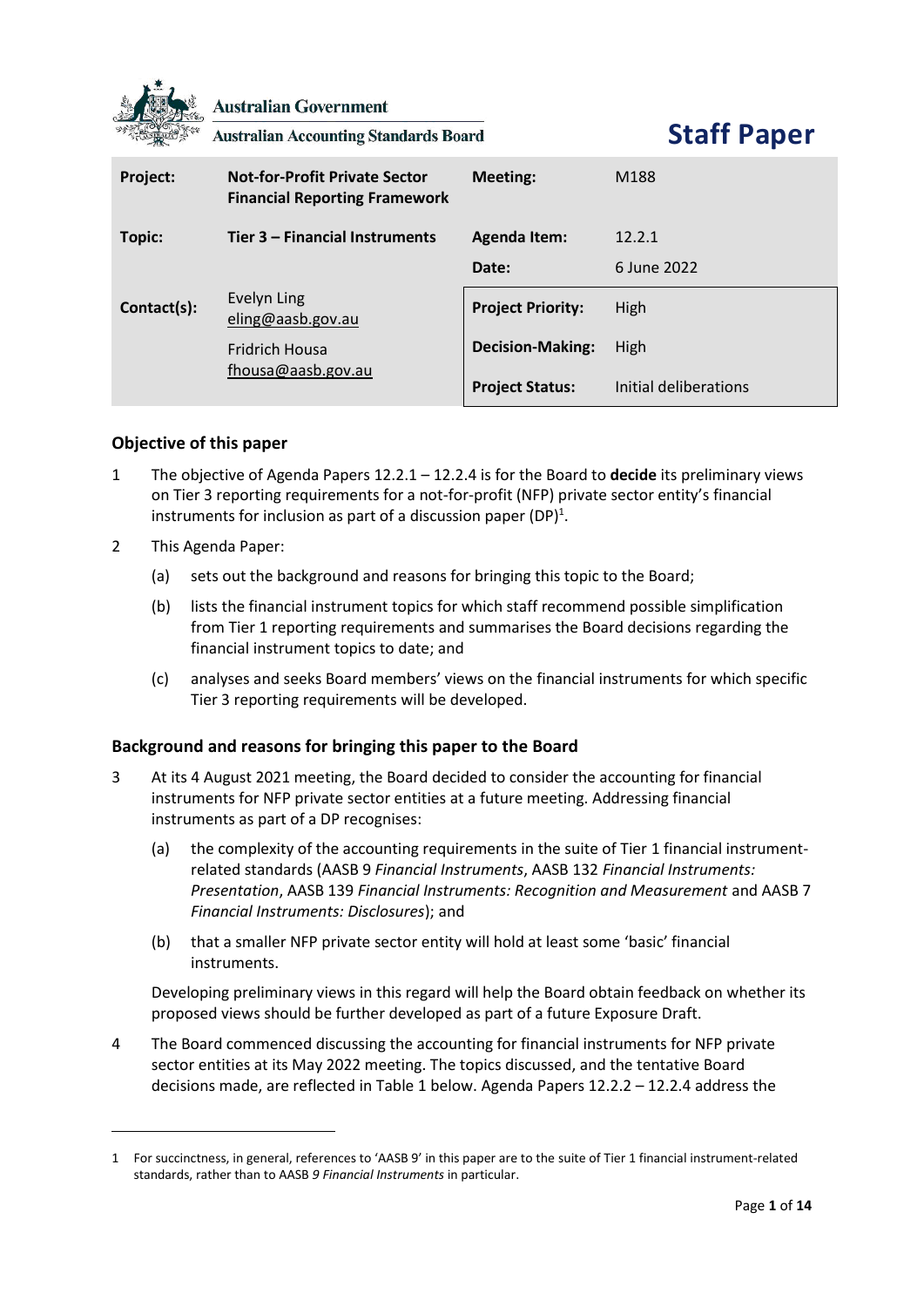classification, recognition, and measurement of the remaining financial instruments topics identified at the May 2022 meeting, similar to the approach taken to other topics to date.

5 A disclosure approach applying to Tier 3 financial instruments is discussed as part of Agenda Paper 12.3.1.

# **Options for Tier 3 requirements**

- 6 At its May 2022 meeting, staff identified 10 topics for possible simplification of the accounting for financial instruments. These topics are summarised in Table 1 below. Topics  $1 - 4$  were discussed by the Board at its May 2022 meeting, and the Board's decision for the purposes of the DP on these aspects has been reflected in the Table. The staff analysis of the remaining simplification topics identified in Table 1 is set out in Agenda Papers 12.2.2 - 12.2.4.
- 7 Board members raised two other matters for discussion: the scope of the Board's simplified Tier 3 financial instrument requirements and the need to provide clarity for preparers as to the classification of units issued by trusts as liability or equity. The staff analysis of these matters is discussed later in this staff paper.

|                                                                                                                                                        | updated since the May 2022 meeting]                                                                                                                                                                                                                                                                                                                                                                                                                                                                                                                                         |
|--------------------------------------------------------------------------------------------------------------------------------------------------------|-----------------------------------------------------------------------------------------------------------------------------------------------------------------------------------------------------------------------------------------------------------------------------------------------------------------------------------------------------------------------------------------------------------------------------------------------------------------------------------------------------------------------------------------------------------------------------|
| Discussed at the AASB May 2022 meeting                                                                                                                 |                                                                                                                                                                                                                                                                                                                                                                                                                                                                                                                                                                             |
| The extent of requirements and<br>$\bullet$<br>guidance is not proportionate to the<br>needs and limitations of a smaller<br>NFP private sector entity | Board decision, May 2022 meeting<br>The Board decided to develop<br>requirements for some, but not all,<br>financial instruments within a Tier 3<br>Standard. The Tier 3 reporting<br>requirements should direct an entity to<br>apply AASB 9 requirements for other<br>(more complex) financial instruments.<br><b>Staff Note 1: A Board member observed</b><br>that it is important that the financial<br>instruments specifically addressed by<br>Tier 3 requirements be clearly<br>identifiable to users of the Tier 3<br>Standard. Refer paragraphs $8 - 18$<br>below. |
|                                                                                                                                                        | <b>Staff Note 2: Staff have assumed that</b><br>other Board decisions regarding<br>financial instruments are made in the<br>context of this Board decision; i.e. the<br>Board decision applies to only those<br>financial instruments for which the                                                                                                                                                                                                                                                                                                                         |
|                                                                                                                                                        |                                                                                                                                                                                                                                                                                                                                                                                                                                                                                                                                                                             |

### **Table 1: Proposed departures from AASB 9**

<sup>2</sup> The simplification aspect may be explanation, recognition or measurement criteria, interpretation or understandability.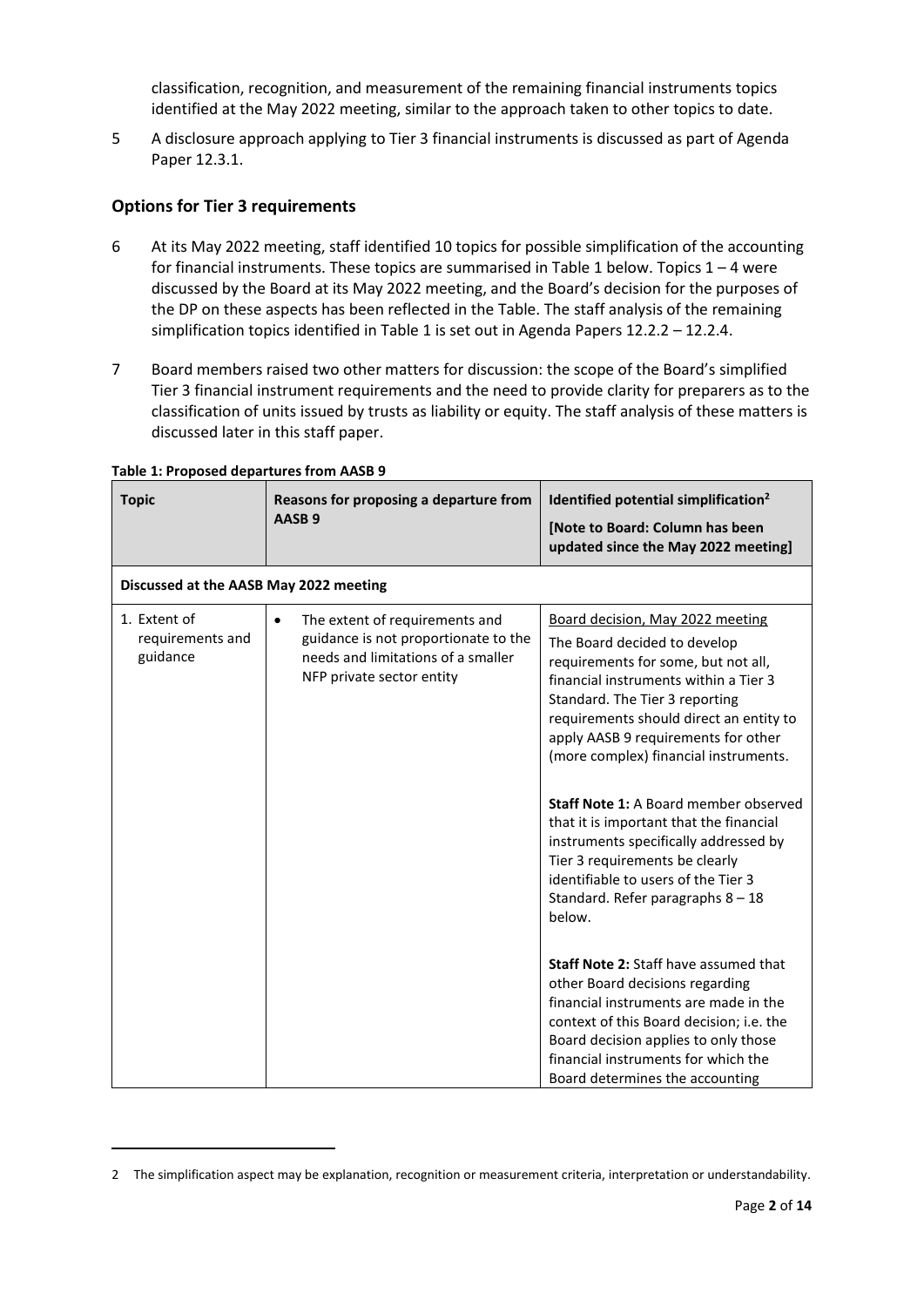| <b>Topic</b>                                                                       | Reasons for proposing a departure from                                                                                                                                                                                                                                                                                                                                                                                                                                                                                                                    | Identified potential simplification <sup>2</sup>                                                                                                                                                                                                                                                                                                                                                                                                                                         |
|------------------------------------------------------------------------------------|-----------------------------------------------------------------------------------------------------------------------------------------------------------------------------------------------------------------------------------------------------------------------------------------------------------------------------------------------------------------------------------------------------------------------------------------------------------------------------------------------------------------------------------------------------------|------------------------------------------------------------------------------------------------------------------------------------------------------------------------------------------------------------------------------------------------------------------------------------------------------------------------------------------------------------------------------------------------------------------------------------------------------------------------------------------|
|                                                                                    | AASB <sub>9</sub>                                                                                                                                                                                                                                                                                                                                                                                                                                                                                                                                         | [Note to Board: Column has been<br>updated since the May 2022 meeting]                                                                                                                                                                                                                                                                                                                                                                                                                   |
|                                                                                    |                                                                                                                                                                                                                                                                                                                                                                                                                                                                                                                                                           | should be specified 'within' a Tier 3<br>Standard.                                                                                                                                                                                                                                                                                                                                                                                                                                       |
| 2. Initial<br>measurement of<br>financial assets<br>and financial<br>liabilities   | A different initial measurement<br>$\bullet$<br>basis to AASB 9 may be easier for<br>preparers to understand and less<br>subject to interpretation and<br>explanation. In many cases, the<br>result is likely to be the same as the<br>item's fair value                                                                                                                                                                                                                                                                                                  | Board decisions, May 2022 meeting<br>The Board decided to seek feedback as<br>part of the DP as to whether requiring<br>financial assets and financial liabilities<br>to be measured at transaction price<br>would be a useful simplification.<br>In addition, the Board decided to<br>require transaction costs that are<br>directly attributable to the acquisition<br>or issue of a financial asset or financial<br>liability to be expensed in the period<br>incurred.               |
|                                                                                    |                                                                                                                                                                                                                                                                                                                                                                                                                                                                                                                                                           | <b>Staff Note 3: Several Board members</b><br>observed that examples will need to be<br>included in a Tier 3 Standard to explain<br>a 'buy now' cash price/ present value<br>measurement basis, if the Board<br>decides to adopt such measurement<br>basis in its redeliberations following the<br>Discussion Paper consultation.                                                                                                                                                        |
| 3. Approach to<br>subsequent<br>measurement -<br>accounting policy<br>options      | The AASB 9 measurement criteria<br>$\bullet$<br>for different instruments are overly<br>complex for smaller entities as there<br>are too many different<br>measurement models<br>Limiting the subsequent<br>$\bullet$<br>measurement accounting policies,<br>or not permitting any choice of<br>subsequent measurement basis,<br>provides clarity to preparers and<br>eliminates an aspect of<br>management judgement. Doing so<br>also facilitates consistency in the<br>reporting of similar financial assets<br>and financial liabilities between Tier | Board decision, May 2022 meeting<br>The Board decided to specify overall<br>simpler subsequent measurement<br>requirements for financial assets and<br>financial liabilities.<br>The Board has decided to require the<br>following subsequent measurement<br>bases:<br>financial assets that are held to<br>generate both income and capital<br>return for the entity - fair value<br>through other comprehensive<br>income (FVTOCI);<br>derivative financial instruments -<br>$\bullet$ |
| 4. Approach to<br>subsequent<br>measurement -<br>simpler<br>accounting<br>policies | 3 entities<br>It is not clear whether AASB 9<br>$\bullet$<br>accounting policies provide users of<br>the financial statements of a Tier 3<br>entity with better information about<br>investments of different natures.<br>The staff review of the<br>requirements in other jurisdictions<br>(NZ, UK, HK, IFRS for SMEs) suggest<br>that simpler accounting policies<br>might be an appropriate<br>proportionate response. This may                                                                                                                        | fair value through profit or loss<br>(FVTPL);<br>other financial assets and financial<br>liabilities - cost (less impairment).<br>Staff Note 4: In the May 2022 agenda<br>paper, staff proposed that there would<br>be no 'recycling' of gains and losses if<br>the financial asset were measured at<br>FVTOCI. Staff will draft the Discussion<br>Paper on this basis as Board members<br>did not comment on this point when                                                            |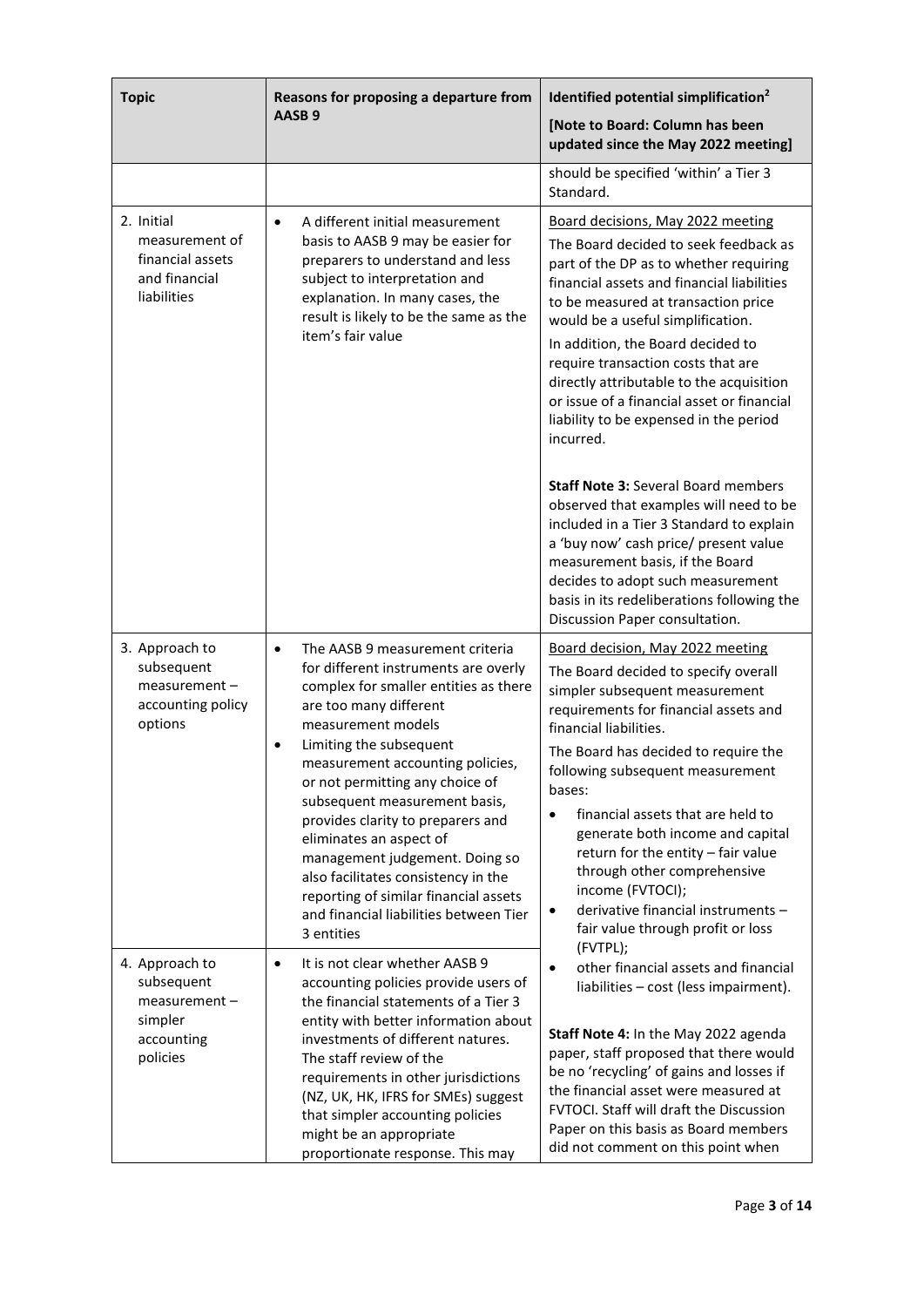| <b>Topic</b><br>Reasons for proposing a departure from                                                                         |                                                                                                                                                                                                                                                                                                                                                                                                                                                 | Identified potential simplification <sup>2</sup>                                                                                                                                                                                                                                                                                                                                                                                                                                                                             |  |
|--------------------------------------------------------------------------------------------------------------------------------|-------------------------------------------------------------------------------------------------------------------------------------------------------------------------------------------------------------------------------------------------------------------------------------------------------------------------------------------------------------------------------------------------------------------------------------------------|------------------------------------------------------------------------------------------------------------------------------------------------------------------------------------------------------------------------------------------------------------------------------------------------------------------------------------------------------------------------------------------------------------------------------------------------------------------------------------------------------------------------------|--|
|                                                                                                                                | AASB <sub>9</sub>                                                                                                                                                                                                                                                                                                                                                                                                                               | [Note to Board: Column has been<br>updated since the May 2022 meeting]                                                                                                                                                                                                                                                                                                                                                                                                                                                       |  |
|                                                                                                                                | be a different measurement basis to<br>AASB <sub>9</sub><br>Feedback from stakeholders has<br>$\bullet$<br>identified the different AASB 9<br>accounting policies for investments<br>in managed investment schemes<br>compared to equity instruments as<br>a source of consternation for<br>preparers<br>Developing simpler accounting<br>٠<br>policies will remove an element of<br>management judgement and could<br>reduce preparation costs | discussing FVTOCI as a measurement<br>basis.<br><b>Staff Note 5: Several Board members</b><br>noted that the Board has not yet<br>discussed whether to specifically<br>address the accounting for derivative<br>financial instruments within a Tier 3<br>Standard. Staff acknowledge that the<br>subsequent measurement basis noted<br>above will not be relevant should the<br>Board decide to require derivative<br>instruments to be treated in accordance<br>with AASB 9 (discussed in Table 3 of this<br>agenda paper). |  |
| For discussion at the AASB June 2022 meeting (this meeting)                                                                    |                                                                                                                                                                                                                                                                                                                                                                                                                                                 |                                                                                                                                                                                                                                                                                                                                                                                                                                                                                                                              |  |
| 5. Measurement of<br>interest income<br>and interest<br>$expense-$<br>effective interest<br>method<br>[Agenda Paper<br>12.2.2] | The effective interest method can<br>$\bullet$<br>be complex to apply, including being<br>more challenging to identify the<br>effective interest rate<br>The extent of explanation necessary<br>$\bullet$<br>to understand and apply the<br>effective interest method is<br>arguably not proportionate when<br>considering the types of financial<br>instruments that a smaller entity<br>might normally hold                                   | Require interest income and<br>٠<br>interest expense to be calculated<br>by reference to the instrument's<br>contractual interest rate<br>Require any initial premium or<br>٠<br>discount on acquisition to be<br>amortised on a systematic basis<br>over the expected life of the<br>financial instrument                                                                                                                                                                                                                   |  |
| 6. Impairment of<br>financial assets <sup>3</sup><br>[Agenda Paper<br>$12.2.2$ ]                                               | The expected credit loss<br>$\bullet$<br>requirements are complex to<br>understand and apply. The costs<br>involved with determining a<br>probability-weighted estimate of<br>credit losses are unlikely to be a<br>proportionate response when<br>considering the types of financial<br>instruments that a smaller entity<br>might normally hold and the<br>resources available to that entity                                                 | Either:<br>Require an impairment loss to be<br>recognised when it is probable that<br>the amount owed will not be<br>collectible, measured at the<br>expected uncollectible amount<br>Require an impairment loss to be<br>٠<br>recognised for all lifetime expected<br>credit losses                                                                                                                                                                                                                                         |  |
| 7. Hedge accounting<br>[ Agenda Paper<br>$12.2.3$ ]                                                                            | The AASB 9 hedge accounting<br>٠<br>qualifying requirements are<br>complex to apply. Without<br>amendment, it is likely a too<br>onerous imposition for a smaller                                                                                                                                                                                                                                                                               | Either:<br>Do not permit hedge accounting                                                                                                                                                                                                                                                                                                                                                                                                                                                                                    |  |

<sup>3</sup> Staff have updated the topic description and reasons for proposing departure from that included in the May 2022 agenda paper, so as to better reflect the scope of the proposed impairment provisions. The topic was previously described as "Impairment of financial assets that are debt instruments"; however, the staff analysis extended also to other financial assets, consistent with the staff proposal that some financial assets other than debt instruments be subsequently measured at cost.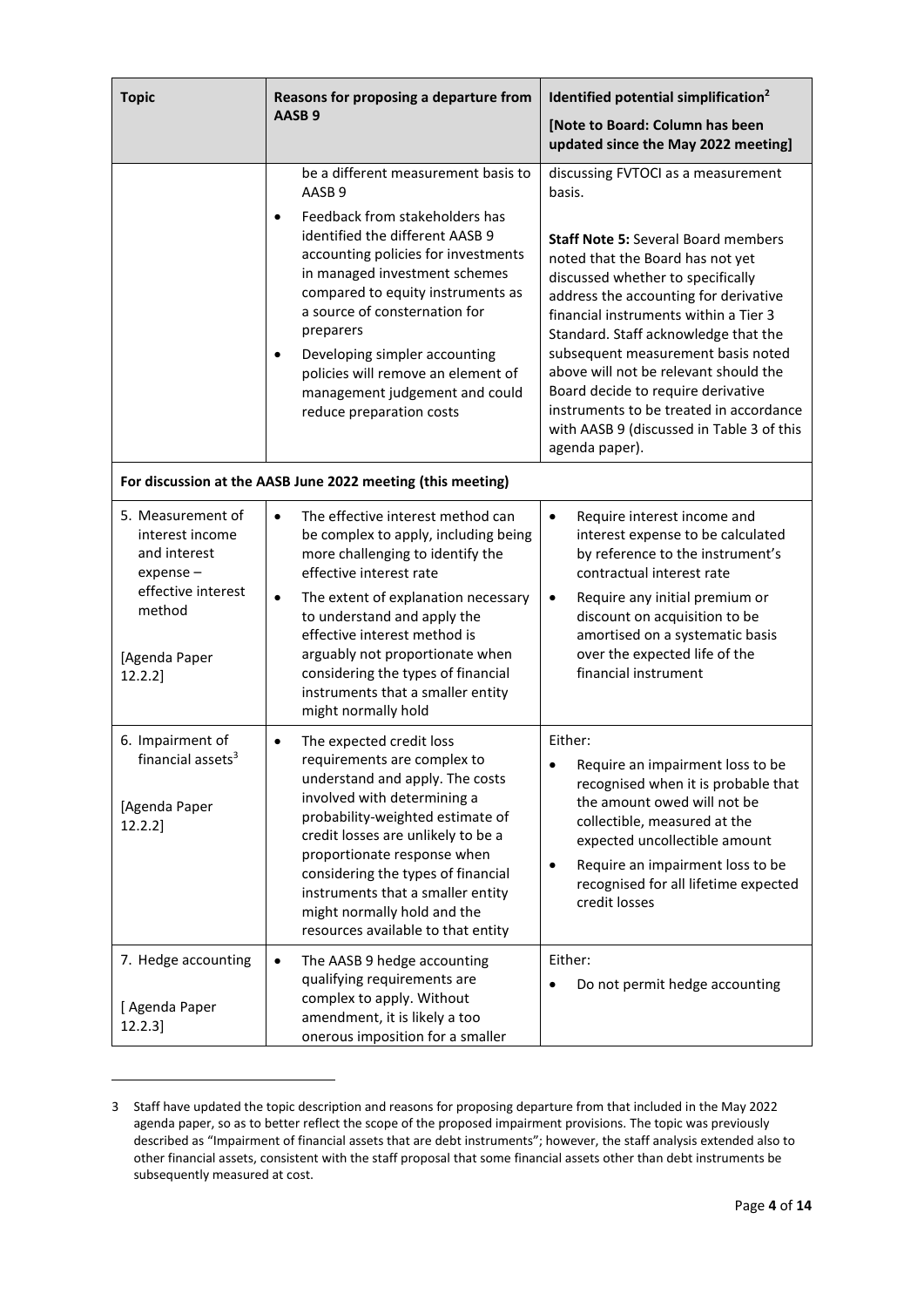| <b>Topic</b>                                                                                                      | Reasons for proposing a departure from<br>AASB <sub>9</sub>                                                                                                                                                                                                                                                                                                                                                                                                                                                                                                                       | Identified potential simplification <sup>2</sup><br>[Note to Board: Column has been<br>updated since the May 2022 meeting]                                    |
|-------------------------------------------------------------------------------------------------------------------|-----------------------------------------------------------------------------------------------------------------------------------------------------------------------------------------------------------------------------------------------------------------------------------------------------------------------------------------------------------------------------------------------------------------------------------------------------------------------------------------------------------------------------------------------------------------------------------|---------------------------------------------------------------------------------------------------------------------------------------------------------------|
|                                                                                                                   | entity to take advantage of such<br>optional accounting                                                                                                                                                                                                                                                                                                                                                                                                                                                                                                                           | Develop simpler hedge accounting<br>$\bullet$<br>requirements; e.g. fewer/no<br>qualifying conditions                                                         |
| 8. Embedded<br>derivatives<br>[Agenda Paper<br>$12.2.3$ ]                                                         | The AASB 9 embedded derivative<br>$\bullet$<br>requirements are complex to apply<br>and involve judgement that may be<br>more challenging for smaller NFP<br>private sector entities to evaluate                                                                                                                                                                                                                                                                                                                                                                                  | Do not require an embedded<br>$\bullet$<br>derivative to be separated from its<br>host contract                                                               |
| 9. Derecognition of<br>financial assets<br>and financial<br>liabilities<br>[Agenda Paper<br>$12.2.4$ <sup>4</sup> | Some of the transfer of a financial<br>$\bullet$<br>asset provisions of AASB 9 are<br>complex to apply, requiring<br>significant judgement of whether<br>substantially all (or only some) of<br>the risks and rewards of ownership<br>of the financial asset have been<br>transferred, and assessment of the<br>entity's "continuing involvement"<br>Judgement as to whether the terms<br>$\bullet$<br>of a financial liability have changed<br>"substantially" to qualify for<br>derecognition may be more<br>challenging for smaller NFP private<br>sector entities to evaluate | Develop simpler criteria for<br>$\bullet$<br>derecognition that eliminates<br>aspects of management judgement<br>complexity                                   |
| 10.Estimating fair<br>value<br>[Agenda Paper<br>12.2.2]                                                           | AASB 13 can be complex to<br>٠<br>understand and apply                                                                                                                                                                                                                                                                                                                                                                                                                                                                                                                            | Develop a simpler expression of the<br>$\bullet$<br>fair value hierarchy that mirrors the<br>AASB 13 principles for inclusion as<br>part of a Tier 3 Standard |

# **Financial instruments for which specific Tier 3 reporting requirements should be developed**

<span id="page-4-0"></span>8 At its May 2022 meeting, the Board decided to specify 'simpler' financial reporting requirements for some, but not all, financial instruments. This decision takes the view that an entity holding more complex financial instruments should be able, and required, to apply the more complex accounting specified by AASB 9 (unless otherwise specifically addressed by topic-based requirements). Also, clearly identifying within a Tier 3 Standard the accounting associated with a financial asset and financial liability that a smaller NFP private sector entity might typically hold provides better clarity to smaller NFP private sector preparers of the relevant accounting for each financial asset and financial liability held.<sup>5</sup>

<sup>4</sup> Agenda Paper 12.2.4 will be included as part of the second mail out to the Board.

<sup>5</sup> Staff think that clarification for preparers as to what are "debtors" or "cash equivalents" or "investments", or other descriptive classes, can be provided as part of the drafting of the Standard, in the same manner as how the NZ Tier 3 reporting requirements explain each category used. For example, the NZ Tier 3 reporting requirements clarify that "Investments are shares, term deposits, bonds, units in unit trusts, or similar instruments held by the entity" and "Debtors (sometimes called accounts receivable) comprise amounts owed to the entity by customers or others. This includes any GST receivable from Inland Revenue."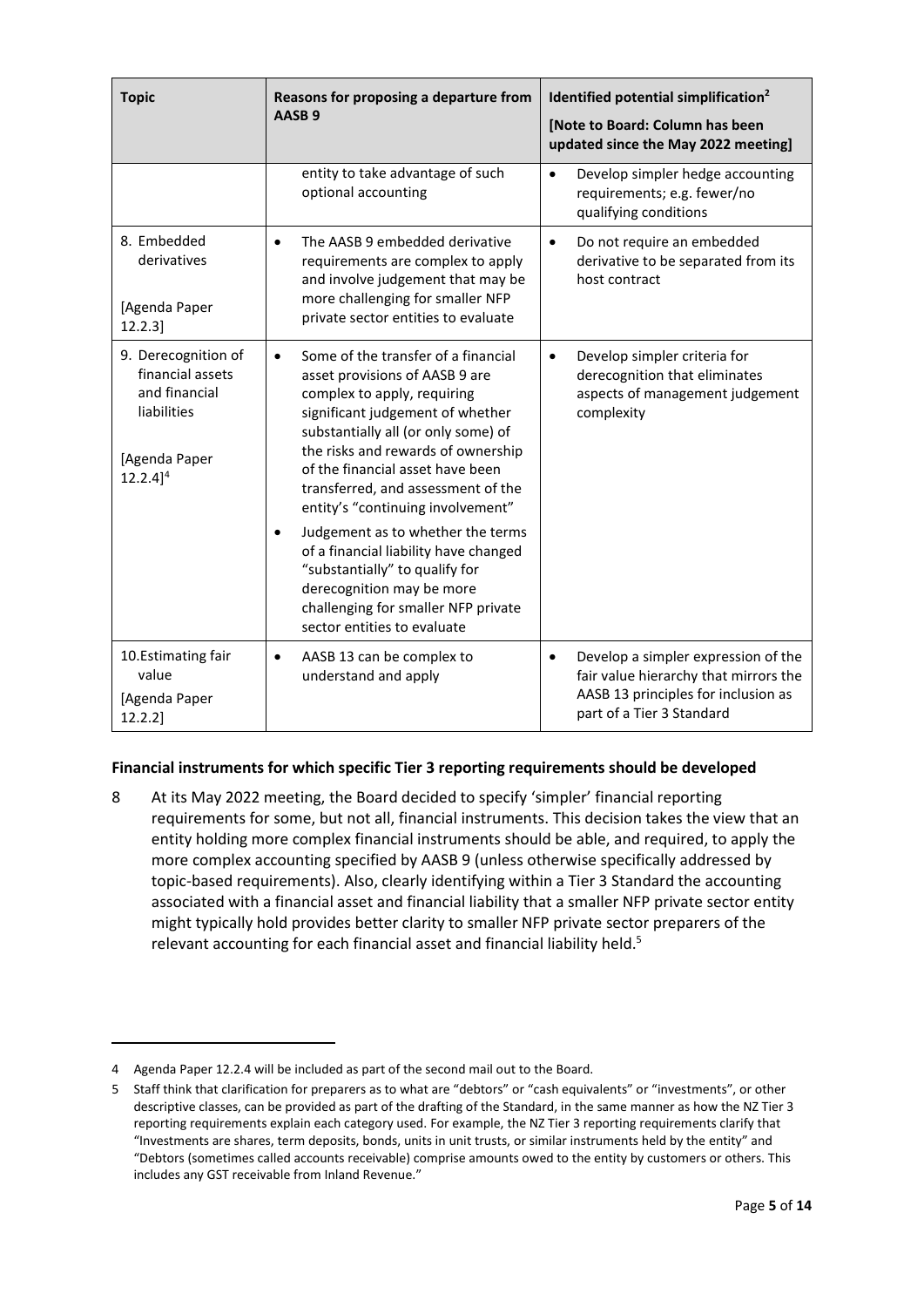- 9 In response to the Board decision, staff considered the financial instruments to be addressed by simplified 'general' financial instrument accounting requirements rather than AASB 9. In forming their recommendations, staff had regard to the:
	- (a) scope of AASB 9;
	- (b) typical financial instruments held by smaller NFP private sector entities (as suggested by the staff review of the sample set of financial statements);
	- (c) topics already discussed by the Board;
	- (d) the Board's objective in developing Tier 3 reporting requirements; and
	- (e) the scope of the financial instrument requirements, and approach taken by, selected other jurisdictions.<sup>6</sup>

# *Financial instruments that are not complex or measurement already considered by the Board*

- <span id="page-5-0"></span>10 Staff think the following financial assets and financial liabilities represent typical simple financial instruments that should be subject to simplified 'general' Tier 3 financial instrument requirements (the subsequent measurement basis decided by the Board at its May 2022 meeting applying to each instrument is shown in brackets):
	- (a) cash and cash equivalents (cost);
	- (b) trade and other receivables (cost);
	- (c) debt instruments such as amounts provided as a security bond (cost);
	- (d) term deposits (cost);
	- (e) investments in managed investment schemes and unit trusts (FVTOCI);
	- (f) investments in listed shares (FVTOCI);
	- (g) trade and other payables (cost); and
	- (h) loans (cost).

# **Question for Board members**

- Q1 Do Board members agree that the financial assets and financial liabilities listed in paragraph [10](#page-5-0) above should be addressed by the 'general' Tier 3 simplified financial instrument requirements?
- <span id="page-5-1"></span>11 The following financial assets and financial liabilities are not subject to the proposed simplified 'general' financial instruments recognition and measurement requirements other than impairment, as their measurement (shown in brackets) has been considered – directly or indirectly – by the Board at a previous meeting:
	- (a) employee benefit obligations (undiscounted amount of the future cash flows expected to be required to settle the obligation);

<sup>6</sup> The selected other jurisdictions/pronouncements considered were the *IFRS for SMEs*, United Kingdom FRS 102 *The Financial Reporting Standard applicable in the UK and Republic of Ireland*, United Kingdom FRS 105 *The Financial Reporting Standard applicable to the Micro-entities Regime*, Hong Kong *Small and Medium-sized Entity Financial Reporting Framework and Financial Reporting Standard* (HK SME-FRF & FRS), New Zealand *Public Benefit Entity Simple Format Reporting – Accrual (Not-For-Profit)* (NZ Tier 3 reporting requirements) and CPA Canada Handbook Section 3856 *Financial Instruments*. Staff did not consider the applicable USA requirements given their expected complexity.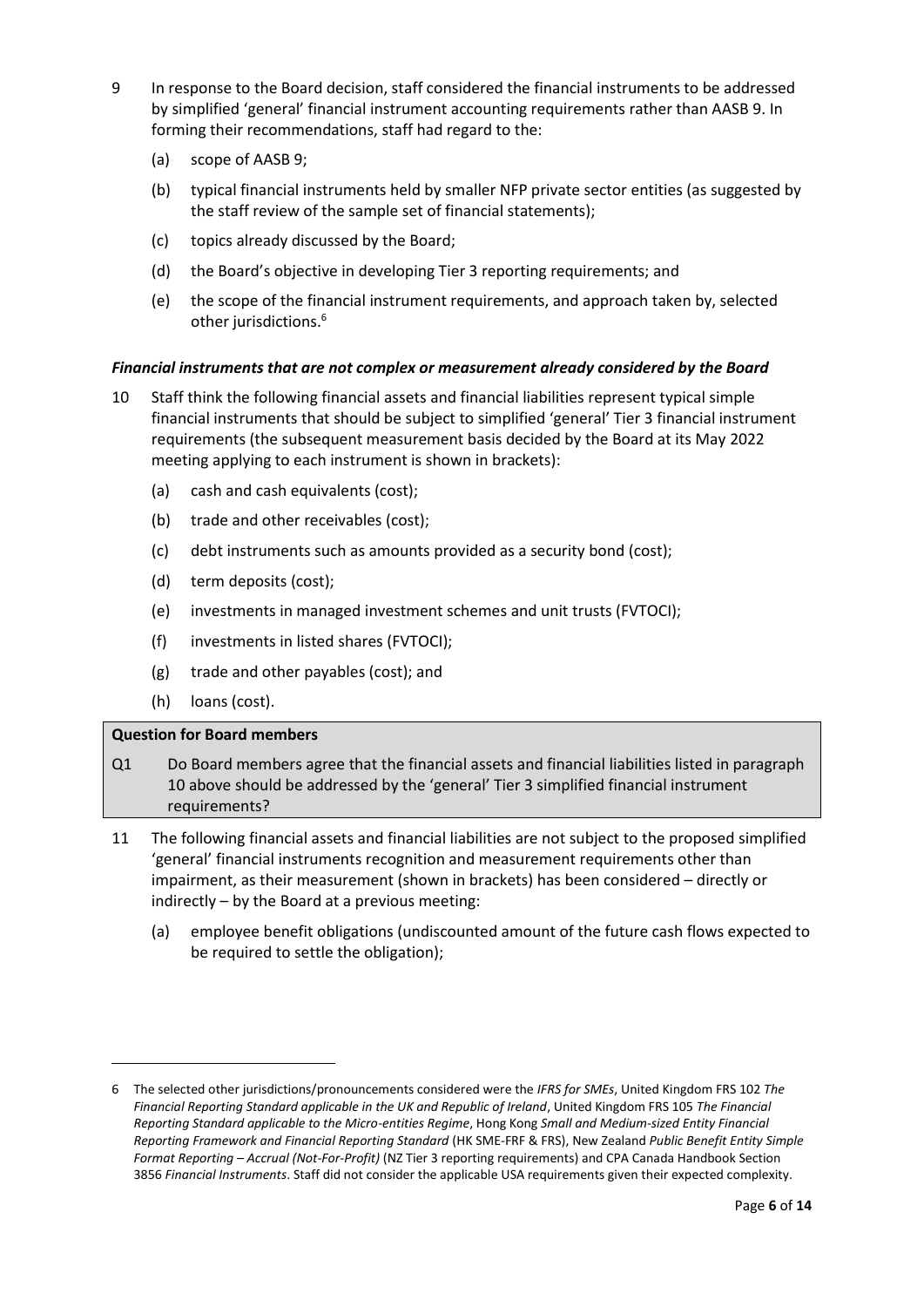- (b) lease receivables and lease payables (consistent with lease rental payments recognised on a straight-line basis<sup>7</sup> over the expected lease term); and
- (c) income received in advance that meets the definition of a financial liability (e.g. refundable prepaid membership fees or school fees).

### **Question for Board members**

Q2 Do Board members agree that the financial assets and financial liabilities listed in paragraph [11](#page-5-1) above should not be addressed by the 'general' Tier 3 simplified financial instrument requirements?

### *Financial instruments that are possible complex financial instruments*

### *Financial instruments that are excluded from the scope of AASB 9*

- 12 The Board decided at its September 2021 meeting that Tier 3 entities should apply the requirements of a higher tier of Australian Accounting Standards in full for transactions not covered by the Tier 3 reporting requirements. Therefore, a Tier 3 preparer would apply AASB 141 *Agriculture* to biological assets held consistent with the accounting hierarchy agreed by the Board. $8$  This is because Tier 3 reporting requirements are not expected to include specification of accounting for such assets as they are not expected to be typically held. $9$ However, unlike 'property, plant and equipment' or 'inventory', 'financial instruments' is a general topic.
- 13 Resultantly, the same conclusion does not necessarily apply to financial instruments acquired or assumed in contracts or arrangements that are expected to be less common to the smaller NFP private sector, for example, obligations arising under an insurance contract. Consequently, staff think the Board should specifically consider its intentions for the accounting to apply to the remaining financial assets and financial liabilities excluded from the scope of AASB 9 as otherwise such financial assets or financial liabilities may inadvertently be subject to the 'general' simplified Tier 3 financial instrument requirements.
- 14 Table 2 lists scope exclusions from AASB 9, per Chapter 2 of the Standard and provides the staff recommendation for treatment of the financial instrument.

| Financial asset/<br>financial liability                        | <b>Staff comment</b>                                                                                                                                                                                                                                                          | <b>Staff recommended action</b>                                                                                                                                                                                                                                                                                                                                                                                                                                                                            |
|----------------------------------------------------------------|-------------------------------------------------------------------------------------------------------------------------------------------------------------------------------------------------------------------------------------------------------------------------------|------------------------------------------------------------------------------------------------------------------------------------------------------------------------------------------------------------------------------------------------------------------------------------------------------------------------------------------------------------------------------------------------------------------------------------------------------------------------------------------------------------|
| Interests in a<br>subsidiary,<br>associate or joint<br>venture | The Board has decided to<br>permit an entity the choice of<br>whether or not to prepare<br>consolidated financial<br>statements. Without further<br>Board regard, based on the<br>decisions at the May 2022<br>meeting, such interests will be<br>recognised at FVTOCI in the | Staff recommend that Tier 3 reporting requirements<br>should require an entity to account for its interests in<br>a subsidiary, associate or joint venture in its separate<br>financial statements at cost (less impairment).<br>Specifying a single accounting policy for the<br>subsequent measurement of such interests provides<br>clarity to preparers. Accounting for the investment at<br>cost (less impairment) is simple, and so imposes<br>lower cost to preparers. Staff also expect this to be |

#### **Table 2: AASB 9 scope exclusions**

<sup>7</sup> Or another systematic basis, if appropriate

<sup>8</sup> I[n AP 4.1,](https://aasb.gov.au/media/hd0kig2j/4-1_sp_covermemo_m182_pp.pdf) presented at the August 2021 meeting, example topics to be omitted include specialised topics such as agriculture, insurance, exploration, superannuation and service concession arrangements. There are also example topics that are not applicable to NFP Tier 3 entities such as earnings per share, share-based payments, and interim and segment reporting.

<sup>9</sup> Except if there is prescribed Tier 3 accounting for 'other assets', similar to the approach taken by the New Zealand *Public Benefit Entity Simple Format Reporting – Accrual (Not-For-Profit)* (NZ Tier 3 reporting requirements). This is not the approach suggested by the Board's discussions to date.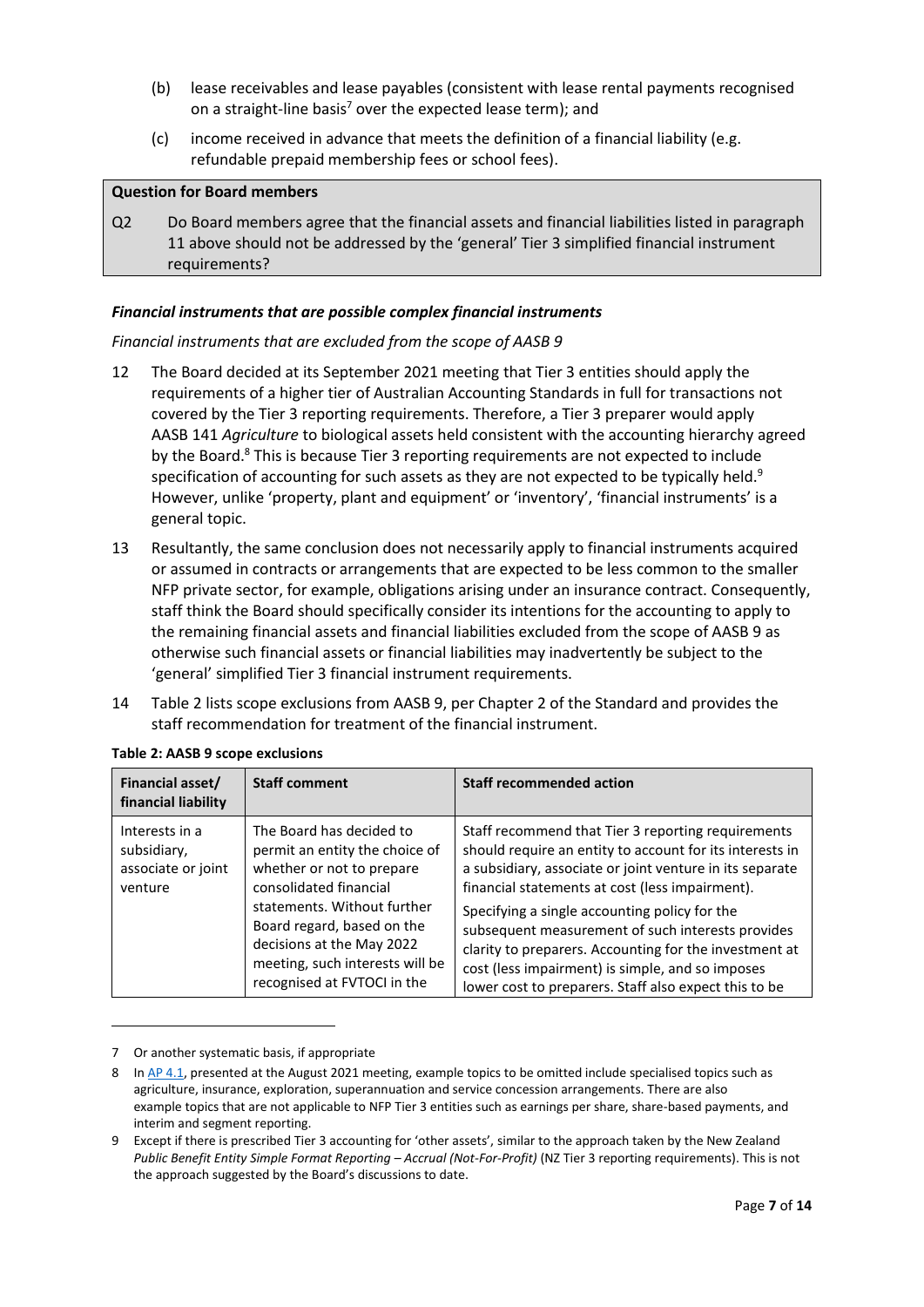| Financial asset/<br>financial liability                                                                                                                                               | <b>Staff comment</b>                                                                                                                                                                                                                                                                                                                                                                            | <b>Staff recommended action</b>                                                                                                                                                                                                                                                                                                                                                                                                                                                                                                                                                                                                                                                                                                                                                                                                                                                                         |
|---------------------------------------------------------------------------------------------------------------------------------------------------------------------------------------|-------------------------------------------------------------------------------------------------------------------------------------------------------------------------------------------------------------------------------------------------------------------------------------------------------------------------------------------------------------------------------------------------|---------------------------------------------------------------------------------------------------------------------------------------------------------------------------------------------------------------------------------------------------------------------------------------------------------------------------------------------------------------------------------------------------------------------------------------------------------------------------------------------------------------------------------------------------------------------------------------------------------------------------------------------------------------------------------------------------------------------------------------------------------------------------------------------------------------------------------------------------------------------------------------------------------|
|                                                                                                                                                                                       | entity's separate financial<br>statements.<br>This is likely to impose greater<br>costs on the entity than the<br>accounting permitted by<br>AASB 127 Separate Financial<br>Statements. AASB 127 permits<br>an entity's interests in a<br>subsidiary, associate or joint<br>venture to be measured at<br>cost, in accordance with<br>IFRS 9 (FVTPL or FVTOCI), or<br>using the equity method of | the measurement basis most commonly applied.<br>Measurement at cost is consistent with the<br>measurement basis specified by some other<br>jurisdictions (UK FRS 105, HK). <sup>10</sup><br>Staff observe that there may be a concern that users<br>are not served by unconsolidated financial<br>statements without the group interest being<br>measured at fair value. However, staff think that<br>measurement at cost is consistent with the Board<br>decision to require disclosures in the unconsolidated<br>financial statements that will help users understand<br>the accounting for the economic entity, including<br>summarised financial information of each                                                                                                                                                                                                                                |
| Forward contracts<br>to buy or sell an<br>acquiree in a<br>business<br>combination, or<br>contingent<br>consideration<br>recognised by an<br>acquirer in a<br>business<br>combination | accounting.<br>Staff are not intending to<br>bring the accounting for<br>business combinations to a<br>Board meeting, as staff are<br>not proposing any<br>simplification from the<br>accounting prescribed by<br>AASB 3.<br>Without further Board regard,<br>such forward contracts and<br>contingent consideration will<br>be recognised as derivatives<br>measured at FVTPL.                 | unconsolidated controlled entity.<br>Staff think that instances of forward contracts to<br>acquire an entity in a business combination or<br>contingent consideration are unlikely to be common<br>for smaller NFP private sector entities.<br>Consequently, staff recommend not specifically<br>excluding or proposing a different treatment for such<br>derivatives or contingent consideration, as<br>measurement at FVTPL provides users of the financial<br>statements with useful information that is unlikely to<br>be materially different from the result that might<br>have otherwise been determined had the Board<br>specifically considered the topic. <sup>11</sup>                                                                                                                                                                                                                       |
| Share-based<br>payment<br>obligations that<br>meet the<br>definition of a<br>financial liability<br>or equity<br>instrument                                                           | Share-based payment<br>arrangements are not<br>expected to be common to<br>Tier 3 NFP private sector<br>entities.                                                                                                                                                                                                                                                                               | Because share-based payment arrangements are not<br>expected to be a typical transaction of the sector,<br>staff recommend that Tier 3 reporting requirements<br>should be silent with regards to the accounting for<br>share-based payment arrangements, subject to<br>feedback on the discussion paper as to whether there<br>is a need for the Board to develop specific<br>requirements in this regard.<br>However, staff think the effect of 'silence' is that any<br>share-based payment obligation settled in cash is<br>recognised as a financial liability only once the<br>obligation becomes due and payable (a provision may<br>be recognisable before that time).<br>(If the Board determines to specifically exclude share-<br>based payment arrangements from the scope of its<br>Tier 3 financial instrument requirements, the Tier 3<br>requirements do not require the recognition or |

<sup>10</sup> Some other jurisdictions allow entities an accounting policy choice in addition to measurement at cost. The *IFRS for SMEs* permits the parent to measure the investment in accordance with IFRS 9 or the equity method while UK FRS 102 permits the investment to be measured either at FVTOCI or FVTPL.

<sup>11</sup> Staff note that the *IFRS for SMEs* and UK FRS 102 require the cost of the combination be adjusted for contingent consideration when the adjustment becomes probable and can be measured reliably.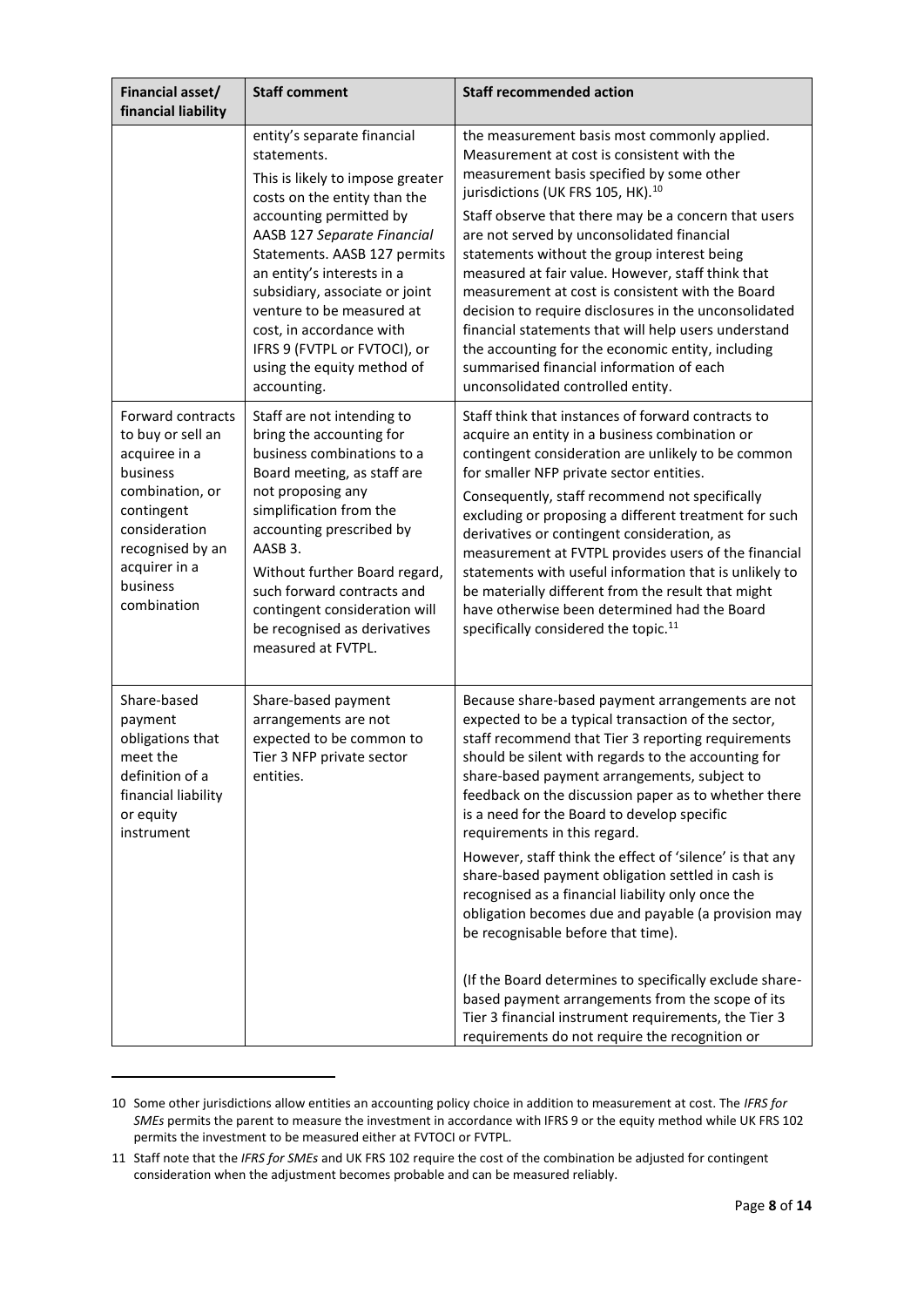| <b>Financial asset/</b><br>financial liability                                                                                            | <b>Staff comment</b>                                                                                                                                                                                                               | <b>Staff recommended action</b>                                                                                                                                                                                                                                                                                                                                                                                                                                                                                                                                                                                                                                                                                                                                                                                                                                                                                                                                                                                                                                                                                                                                                      |
|-------------------------------------------------------------------------------------------------------------------------------------------|------------------------------------------------------------------------------------------------------------------------------------------------------------------------------------------------------------------------------------|--------------------------------------------------------------------------------------------------------------------------------------------------------------------------------------------------------------------------------------------------------------------------------------------------------------------------------------------------------------------------------------------------------------------------------------------------------------------------------------------------------------------------------------------------------------------------------------------------------------------------------------------------------------------------------------------------------------------------------------------------------------------------------------------------------------------------------------------------------------------------------------------------------------------------------------------------------------------------------------------------------------------------------------------------------------------------------------------------------------------------------------------------------------------------------------|
|                                                                                                                                           |                                                                                                                                                                                                                                    | measurement of a financial liability or equity<br>instrument resulting from a share-based payment<br>arrangement in accordance with Tier 3 financial<br>instrument requirements. However, AASB 2 applies<br>instead.)                                                                                                                                                                                                                                                                                                                                                                                                                                                                                                                                                                                                                                                                                                                                                                                                                                                                                                                                                                |
| Rights and<br>obligations arising<br>under an<br>insurance<br>contract or<br>contract with a<br>discretionary<br>participation<br>feature | Staff considered that a smaller<br>Tier 3 NFP private sector<br>entity is unlikely to issue<br>insurance contracts or<br>contract with a discretionary<br>participation feature.                                                   | Because smaller Tier 3 NFP private sector entities are<br>not expected to typically issue insurance contract or<br>contract with a discretionary participation feature,<br>staff recommend that Tier 3 reporting requirements<br>should be silent with regards to the accounting for<br>these contracts, subject to feedback on the<br>discussion paper as to whether there is a need for the<br>Board to develop specific requirements in this regard.<br>In the absence of a direction on the accounting in this<br>regard, staff think the effect is that any obligation<br>arising as a result of an insurance contract issued is<br>recognised as a financial liability only once the<br>obligation becomes due and payable (a provision may<br>be recognisable before that time).<br>(If the Board determines to specifically exclude issued<br>insurance contracts from the scope of its Tier 3<br>financial instrument requirements, the Tier 3<br>requirements do not require the recognition or<br>measurement of a financial liability for the insurance<br>contract in accordance with Tier 3 financial<br>instrument requirements. However, AASB 4 applies<br>instead.) |
| Rights to<br>payments to<br>reimburse the<br>entity for<br>expenditure that<br>it is required to<br>make to settle a<br>provision         | At the August 2021 meeting,<br>staff proposed that Tier 3<br>reporting requirements for<br>provisions, contingent<br>liabilities and contingent<br>assets should be primarily<br>based on the NZ Tier 3<br>reporting requirements. | Staff think that reimbursement assets should be<br>addressed as part of the accounting requirements for<br>provisions, contingent liabilities and contingent<br>assets. Consequently, staff recommend specifically<br>excluding reimbursement assets from the scope of<br>the general Tier 3 financial instrument requirements,<br>similar to the scope exclusions for employee benefits<br>and leases.                                                                                                                                                                                                                                                                                                                                                                                                                                                                                                                                                                                                                                                                                                                                                                              |

# **Question for Board members**

Q3 Do Board members agree with the staff recommended action for each financial asset and financial liability identified in Table 2?

# *Financial instruments that are included in the scope of AASB 9*

15 Staff think the following financial assets and financial liabilities within the scope of AASB 9 and listed in Table 3 represent more complex financial instruments. Staff have further analysed these financial assets and financial liabilities to recommend whether the financial instrument should be directed to apply simplified Tier 3 financial instrument requirements or accounting specified by AASB 9.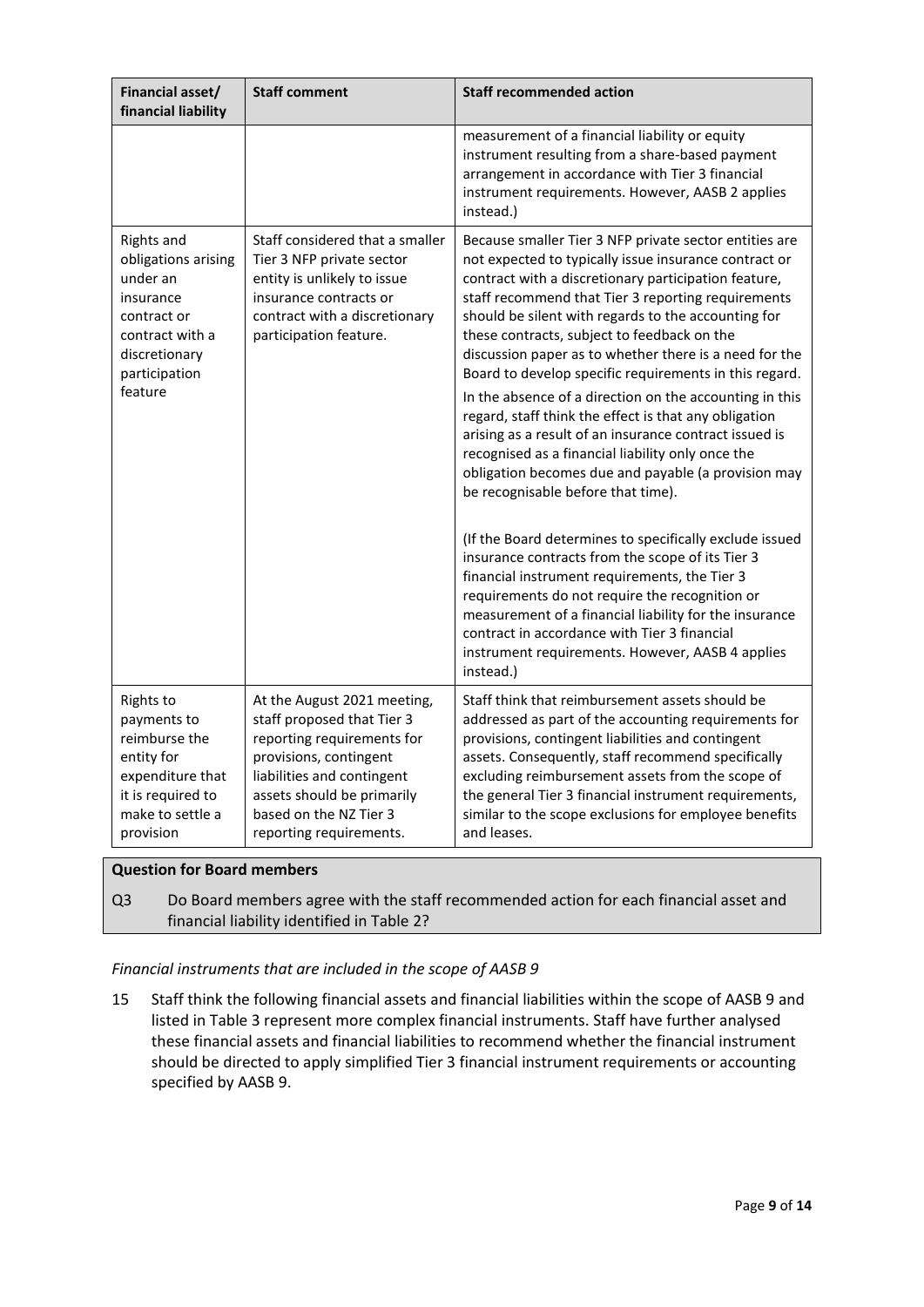# **Table 3: AASB 9 scope inclusions**

| Financial asset/<br>financial liability                                                                                                                                                                              | <b>Staff analysis</b>                                                                                                                                                                                                                                                                                                                                                                                                                                                                                                                                                                                                                                                                                                                                                                                                                                                                                                                                                                                                                                                                                                                                                                                                                                                                                                                                                                                                                                      | <b>Staff recommended action</b>                                                                                                                                                                                                                                                                                                                                                                                                                                                                                                                                                                                                                                                                                                                                                                                                                                                           |
|----------------------------------------------------------------------------------------------------------------------------------------------------------------------------------------------------------------------|------------------------------------------------------------------------------------------------------------------------------------------------------------------------------------------------------------------------------------------------------------------------------------------------------------------------------------------------------------------------------------------------------------------------------------------------------------------------------------------------------------------------------------------------------------------------------------------------------------------------------------------------------------------------------------------------------------------------------------------------------------------------------------------------------------------------------------------------------------------------------------------------------------------------------------------------------------------------------------------------------------------------------------------------------------------------------------------------------------------------------------------------------------------------------------------------------------------------------------------------------------------------------------------------------------------------------------------------------------------------------------------------------------------------------------------------------------|-------------------------------------------------------------------------------------------------------------------------------------------------------------------------------------------------------------------------------------------------------------------------------------------------------------------------------------------------------------------------------------------------------------------------------------------------------------------------------------------------------------------------------------------------------------------------------------------------------------------------------------------------------------------------------------------------------------------------------------------------------------------------------------------------------------------------------------------------------------------------------------------|
| Debt instruments<br>other than trade<br>receivables,<br>security bonds,<br>term deposits,<br>and similar<br>financial assets<br>(e.g. convertible<br>bond)<br>Equity<br>instruments other<br>than ordinary<br>shares | As suggested by the review of the small sample of<br>financial statements, staff expect that a smaller<br>NFP private sector entity would not typically hold<br>debt instruments that are leveraged or otherwise<br>more complex than a simple receivable. Similarly,<br>staff do not expect a smaller NFP private sector<br>entity to typically hold equity instruments that are<br>not ordinary shares. Consequently, as Tier 3<br>reporting requirements are meant to be geared to<br>the common transactions and balances of such<br>entities, staff's initial thinking for the purposes of<br>the DP was that the Tier 3 reporting requirements<br>would not specifically address such debt or equity<br>instruments.<br>Under the 'general' simplified financial instrument<br>proposals, the financial asset will be measured at<br>cost (less impairment) unless it is an 'investment<br>asset', in which case it is measured at FVTOCI.<br>Staff considered this to be appropriate, as it<br>minimises profit or loss volatility and as staff do<br>not anticipate users of the Tier 3 financial<br>statements to 'judge' the financial instrument as<br>part of the performance of the entity.<br>Measurement at cost is also consistent with the<br>measurement basis adopted by several other<br>jurisdictions, including NZ. However, staff note<br>that the IFRS for SMEs requires more complex<br>debt instruments to be measured at FVTPL. | Staff do not recommend that<br>Tier 3 reporting requirements<br>direct an entity to apply AASB 9<br>to account for debt instruments<br>other than trade receivables,<br>security bonds and similar<br>financial assets.<br>Staff also do not recommend<br>that Tier 3 reporting<br>requirements direct an entity to<br>apply AASB 9 to account for<br>equity instruments other than<br>ordinary shares.<br>This is because under AASB 9, the<br>financial asset might be<br>measured at amortised cost, at<br>FVTPL or at FVTOCI (recycling) or<br>FVTOCI (no recycling). As there<br>will be more accounting policies<br>available to a Tier 3 entity, it<br>does not assist with improving<br>comparability. It is also not<br>obvious whether users of the<br>Tier 3 financial statements will<br>proportionately benefit from the<br>more principle-based, but<br>complex accounting. |
| Financial<br>guarantee<br>contracts                                                                                                                                                                                  | Under AASB 9, a financial guarantee contract<br>would normally be measured at the higher of:<br>the amount of the AASB 9 loss allowance; and<br>the amount initially recognised, less, when<br>$\bullet$<br>appropriate, the cumulative amount of<br>income recognised in accordance with the<br>principles of AASB 15.<br>Staff do not anticipate financial guarantee<br>contracts to be a contract commonly entered into<br>by a smaller NFP private sector entity, and did not<br>identify any financial guarantee contracts from the<br>sample of financial statements reviewed.<br>Consequently, as Tier 3 reporting requirements<br>are meant to be geared to the common<br>transactions and balances of such entities, staff's<br>initial thinking for the purposes of the DP was that<br>the Tier 3 reporting requirements would not<br>specifically address such contracts. The contract<br>might be measured as a financial liability (at cost)<br>or, if eventually scoped out, as a provision.<br>There is a risk that the financial statements will<br>not be a faithful representation of the financial<br>position of an entity that has provided a financial<br>guarantee to another entity if the financial                                                                                                                                                                                                                               | Staff do not recommend that<br>Tier 3 reporting requirements<br>direct an entity to apply AASB 9<br>to account for a financial<br>guarantee contract.<br>This is because staff think that<br>requiring a financial guarantee<br>contract to be measured as a<br>provision is easier for preparers<br>to understand. Further, the<br>result may not materially differ<br>from the result under the<br>accounting specified by AASB 9,<br>when the loss allowance is<br>calculated with regard to lifetime<br>expected credit losses.<br>Consequently, staff recommend<br>instead that Tier 3 reporting<br>requirements require a financial<br>guarantee contract be measured<br>as a provision, rather than<br>subject to the 'general' financial<br>liability requirements.                                                                                                               |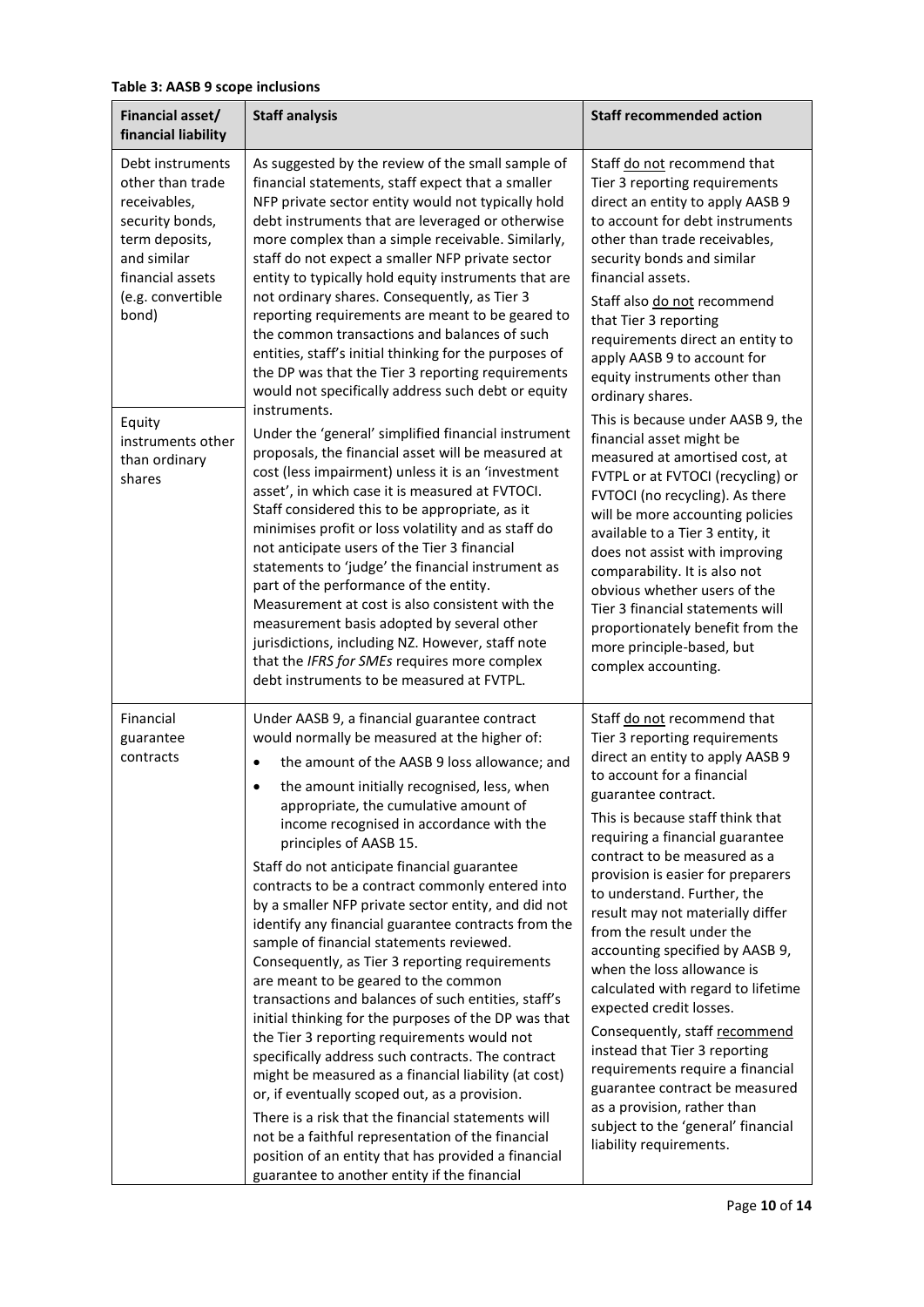| Financial asset/<br>financial liability | <b>Staff analysis</b>                                                                                                                                                                                                                                                                                                                                                                                                                                                                                                                                                                                                                                                                                                                                                                                                                                                                                                                                                                                                                                                                                       | <b>Staff recommended action</b>                                                                                                                                                                                                                                                                                                                                                                                                                                                                                        |
|-----------------------------------------|-------------------------------------------------------------------------------------------------------------------------------------------------------------------------------------------------------------------------------------------------------------------------------------------------------------------------------------------------------------------------------------------------------------------------------------------------------------------------------------------------------------------------------------------------------------------------------------------------------------------------------------------------------------------------------------------------------------------------------------------------------------------------------------------------------------------------------------------------------------------------------------------------------------------------------------------------------------------------------------------------------------------------------------------------------------------------------------------------------------|------------------------------------------------------------------------------------------------------------------------------------------------------------------------------------------------------------------------------------------------------------------------------------------------------------------------------------------------------------------------------------------------------------------------------------------------------------------------------------------------------------------------|
|                                         | guarantee contract were subsequently measured<br>at cost. Measuring a financial guarantee contract<br>at other than cost is also consistent with<br>accounting treatment applied by some other<br>jurisdictions, for example UK FRS 102 and NZ Tier 3<br>reporting requirements require a provision be<br>recognised in respect of the guarantee. In<br>addition, staff note that the IASB is intending to<br>develop financial guarantee contract accounting<br>proposals as part of its current review of the IFRS<br>for SMEs.                                                                                                                                                                                                                                                                                                                                                                                                                                                                                                                                                                           |                                                                                                                                                                                                                                                                                                                                                                                                                                                                                                                        |
| Derivative<br>financial<br>instruments  | An entity that acquires derivative financial<br>instruments would normally do so as part of a<br>more considered financial risk management<br>strategy. As such, staff do not expect it to be an<br>instrument typically held by smaller NFP private<br>sector entities.<br>At the May 2022 AASB meeting, the Board formed<br>a preliminary view that its Tier 3 reporting<br>requirements should require derivative financial<br>instruments to be measured at FVTPL, consistent<br>with AASB 9 - staff did not suggest any<br>simplification in this regard.                                                                                                                                                                                                                                                                                                                                                                                                                                                                                                                                              | Staff do not recommend that<br>Tier 3 reporting requirements<br>direct an entity to apply AASB 9<br>to account for a derivative<br>financial instrument.<br>This is because staff think that<br>there is little additional benefit<br>to preparers (or other<br>stakeholders) from a direction in<br>this regard, compared to<br>including the requirement as part<br>of a Tier 3 pronouncement, as<br>the proposed measurement for a<br>derivative instrument (except if<br>hedge accounting applies) is the<br>same. |
| Embedded<br>derivative<br>instruments   | The complexity in accounting for an embedded<br>instrument arises from:<br>identification of the embedded derivative;<br>$\bullet$<br>determination of whether it needs to be<br>$\bullet$<br>separately recognised; and<br>measurement of any separately recognised<br>$\bullet$<br>embedded derivative.<br>Staff also note that the AASB 9 requirements for<br>embedded derivatives were developed having<br>regard to the measurement that applies to the<br>host contract. The Board has not necessarily made<br>the same measurement decisions in respect of the<br>host contract. For example, AASB 9 does not<br>require the separate recognition of an embedded<br>derivative from a financial asset host. However,<br>while that hybrid contract with a non-closely<br>related embedded derivative may be measured at<br>fair value under AASB 9, under the Board's<br>decisions at its May 2022 meeting, the hybrid<br>contract is likely to be measured at cost. Directing<br>an entity to account for the embedded derivative<br>in accordance with AASB 9 may have some<br>unintended results. | Staff do not recommend that<br>Tier 3 reporting requirements<br>direct an entity to apply AASB 9<br>to account for an embedded<br>derivative financial instrument.<br>This is consistent with the staff<br>proposal in Agenda Paper 12.2.3<br>not to require the separate<br>recognition of an embedded<br>derivative in Tier 3 financial<br>statements.                                                                                                                                                               |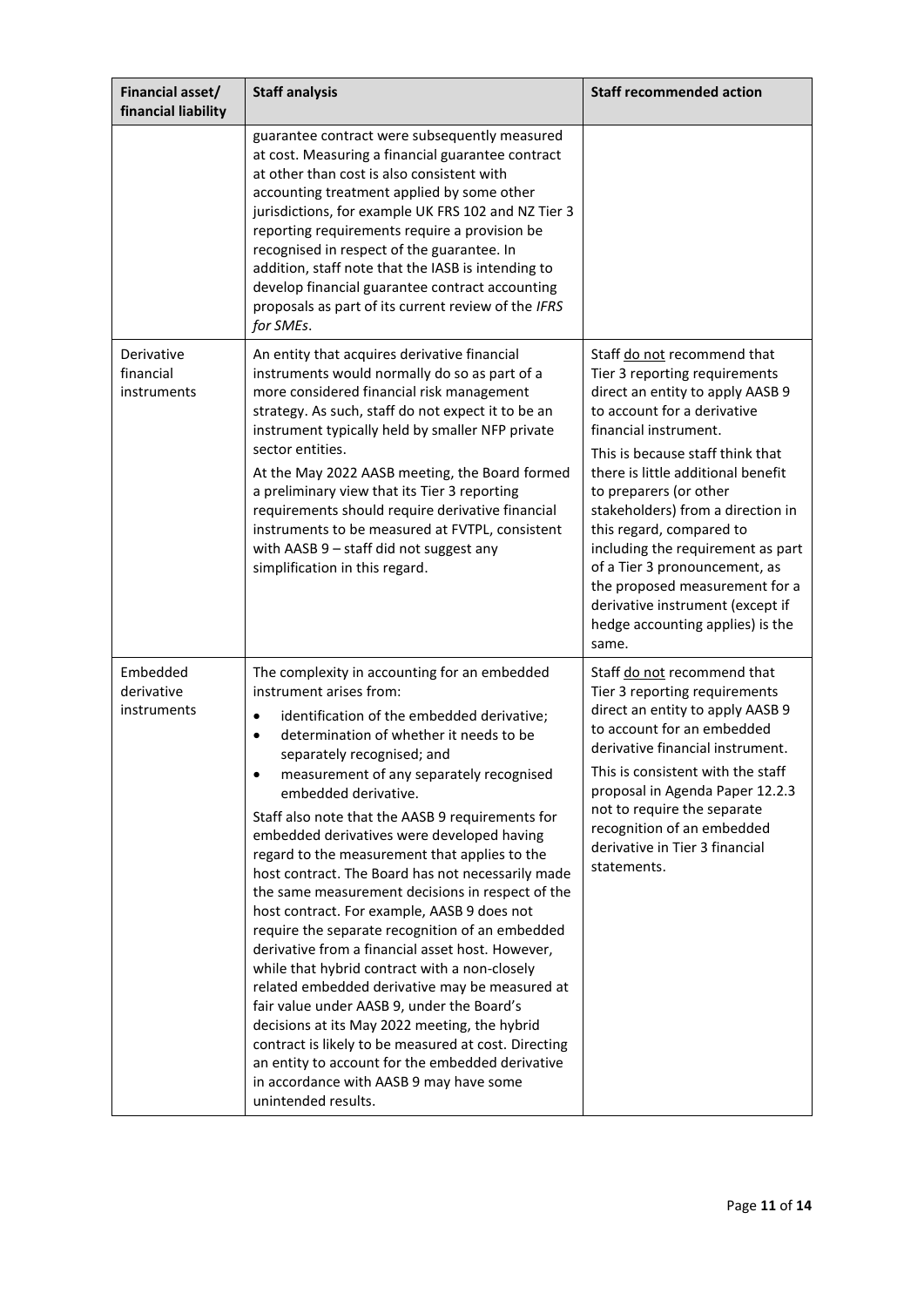| Financial asset/<br>financial liability                                                                                                                                                                               | <b>Staff analysis</b>                                                                                                                                                                                                                                                                                                                                                                                                                                                                                                                                                                                                                                                           | <b>Staff recommended action</b>                                                                                                                                                                                                                                                                                                                                                                                                                                                                                                                                                                                                                                                                                                                                                                                                                                                                       |
|-----------------------------------------------------------------------------------------------------------------------------------------------------------------------------------------------------------------------|---------------------------------------------------------------------------------------------------------------------------------------------------------------------------------------------------------------------------------------------------------------------------------------------------------------------------------------------------------------------------------------------------------------------------------------------------------------------------------------------------------------------------------------------------------------------------------------------------------------------------------------------------------------------------------|-------------------------------------------------------------------------------------------------------------------------------------------------------------------------------------------------------------------------------------------------------------------------------------------------------------------------------------------------------------------------------------------------------------------------------------------------------------------------------------------------------------------------------------------------------------------------------------------------------------------------------------------------------------------------------------------------------------------------------------------------------------------------------------------------------------------------------------------------------------------------------------------------------|
| Contracts to buy<br>or sell a<br>non-financial item<br>that can be net<br>settled, as if the<br>contracts were<br>financial<br>instruments <sup>12</sup><br>Loan<br>commitments<br>that can be<br>settled net in cash | Staff do not expect that a smaller NFP private<br>sector entity would typically enter into such<br>arrangements. Consequently, as Tier 3 reporting<br>requirements are meant to be geared to the<br>common transactions and balances of such<br>entities, staff's initial thinking for the purposes of<br>the DP was that the Tier 3 reporting requirements<br>would not specifically address such contracts.<br>However, in the absence of a Board direction, staff<br>think the contracts might be regarded<br>independently, rather than as a derivative. As<br>such, it is possible that no gain or loss is<br>recognised during the period before contract<br>performance. | Staff do not recommend that<br>Tier 3 reporting requirements<br>direct an entity to apply AASB 9<br>to account for contracts to buy or<br>sell a non-financial item that can<br>be net settled, as if the contracts<br>were financial instruments.<br>Staff do not recommend that<br>Tier 3 reporting requirements<br>direct an entity to apply AASB 9<br>to account for loan commitments<br>that can be settled net in cash.<br>This is because staff think that<br>there is little additional benefit<br>to preparers from a direction in<br>this regard, compared to<br>including the requirement as part<br>of a Tier 3 pronouncement, as<br>the proposed measurement for a<br>derivative instrument is the<br>same.<br>However, for clarity, staff<br>recommend that the Tier 3<br>pronouncement clearly identify<br>such contracts as being treated<br>as a derivative financial<br>instrument. |
| Commitments to<br>provide a loan at<br>a below-market<br>interest rate                                                                                                                                                | Staff think it is possible that some smaller NFP<br>private sector entities might provide a loan to<br>another NFP entity at a below-market interest<br>rate. While staff's initial thinking for the purposes<br>of the DP was that the Tier 3 reporting<br>requirements would not specifically address such<br>commitments, staff now think that it might<br>provide clarity to do so.                                                                                                                                                                                                                                                                                         | Staff do not recommend that<br>Tier 3 reporting requirements<br>direct an entity to apply AASB 9<br>to account for a commitment to<br>provide a loan at a below-market<br>interest rate.<br>This is because staff think that<br>there is little additional benefit<br>to preparers from a direction in<br>this regard, compared to<br>including the requirement as part<br>of a Tier 3 pronouncement, as<br>the proposed measurement for a<br>derivative instrument is the<br>same.<br>However, for clarity, staff<br>recommend that the Tier 3<br>pronouncement clearly identify                                                                                                                                                                                                                                                                                                                     |

<sup>12</sup> Such contracts are within the scope of AASB 9, other than if the 'own use' exemption in the Standard applies. The financial instrument provisions of the *IFRS for SMEs* similarly applies to such contracts (and, additionally, to contracts that impose risks on the buyer or seller that are not typical of contracts to buy or sell non-financial items, for example, contracts that could result in a loss to the buyer or seller as a result of contractual terms that are unrelated to changes in the price of the non-financial item, changes in foreign exchange rates or a default by one of the counterparties). Under the *IFRS for SMEs*, a non-financial contract that includes an embedded derivative with economic characteristics not closely related to the host contract is accounted for in its entirety at FVTPL.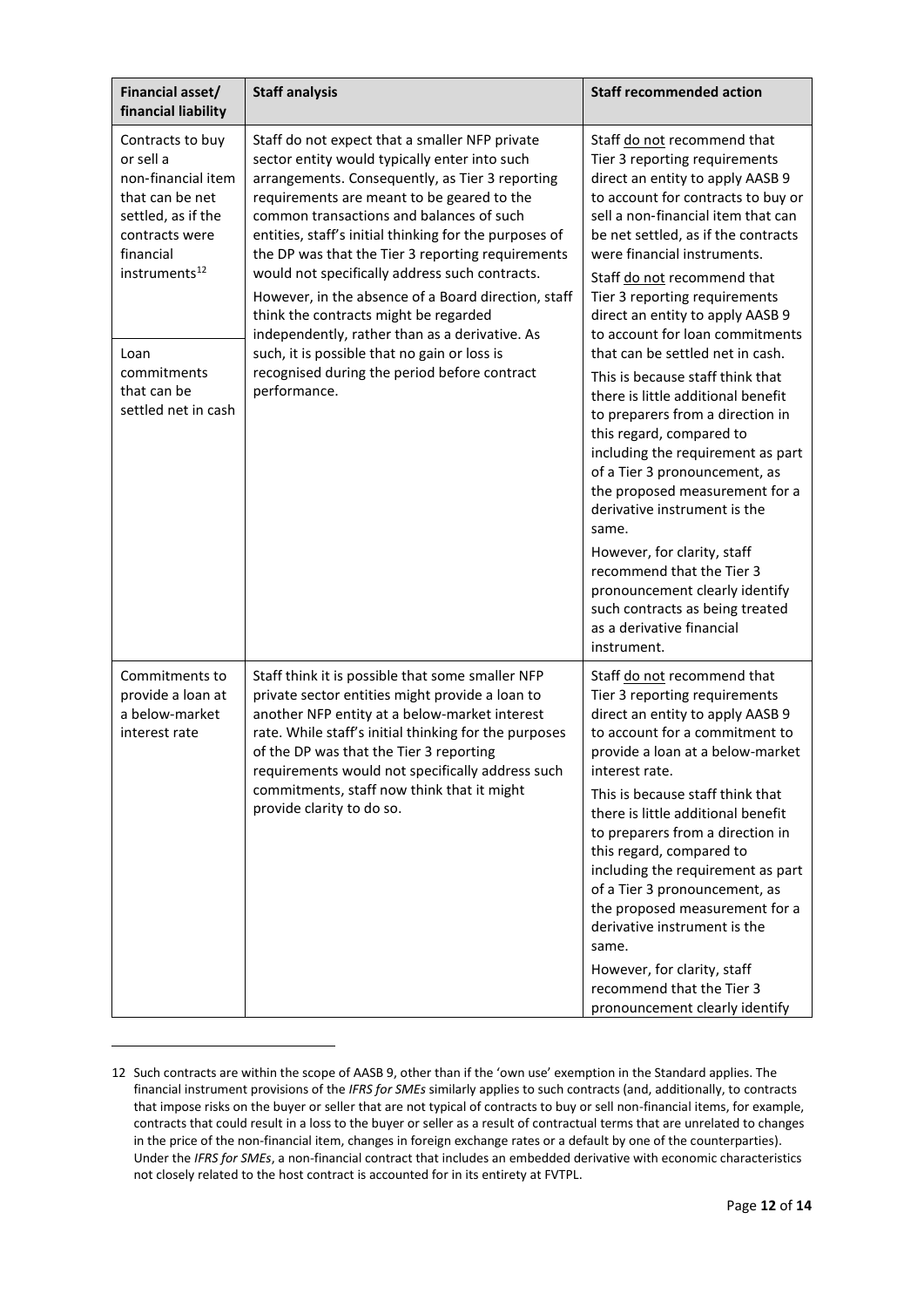| Financial asset/<br>financial liability                                              | <b>Staff analysis</b>                                                                                                                                                                                                                                                                                                                                                                                                                                                                                                                                                                                                                                           | <b>Staff recommended action</b>                                                                                                                                                                                                                                                                                                                                                                                                                                                                                                                                                                                                                                                                                             |
|--------------------------------------------------------------------------------------|-----------------------------------------------------------------------------------------------------------------------------------------------------------------------------------------------------------------------------------------------------------------------------------------------------------------------------------------------------------------------------------------------------------------------------------------------------------------------------------------------------------------------------------------------------------------------------------------------------------------------------------------------------------------|-----------------------------------------------------------------------------------------------------------------------------------------------------------------------------------------------------------------------------------------------------------------------------------------------------------------------------------------------------------------------------------------------------------------------------------------------------------------------------------------------------------------------------------------------------------------------------------------------------------------------------------------------------------------------------------------------------------------------------|
|                                                                                      |                                                                                                                                                                                                                                                                                                                                                                                                                                                                                                                                                                                                                                                                 | such contracts as being treated<br>as a derivative financial<br>instrument.                                                                                                                                                                                                                                                                                                                                                                                                                                                                                                                                                                                                                                                 |
| Issued compound<br>financial<br>instruments and<br>puttable financial<br>instruments | The guidance in AASB 132 provides useful<br>direction to preparers to identifying the<br>classification and measurement of puttable<br>financial instruments and compound financial<br>instruments.<br>Staff do not anticipate smaller NFP private sector<br>entities to typically have share capital or issue<br>compound or puttable financial instruments.<br>Consequently, as Tier 3 reporting requirements<br>are meant to be geared to the common<br>transactions and balances of such entities, staff's<br>initial thinking for the purposes of the DP was that<br>the Tier 3 reporting requirements would not<br>specifically address such instruments. | Staff recommend that Tier 3<br>reporting requirements direct an<br>entity to consider the<br>requirements of AASB 132 for<br>classifying such financial<br>instruments, including for<br>guidance on the classification of<br>units issued by trusts as liability<br>or equity. This eliminates content<br>that might otherwise be<br>necessary in a Tier 3<br>pronouncement.<br>Staff note that AASB 132 may not<br>be specific to the circumstances<br>of the smaller NFP private sector.<br>However, on balance, staff<br>consider this direction to be<br>appropriate given it is not<br>expected to be a common<br>transaction. As such, resources<br>should not be invested into<br>crafting guidance in this regard. |

# **Question for Board members**

Q4 Do Board members agree, for the purposes of the Discussion Paper, with the staff views included in Table 3?

If not, which financial assets or financial liabilities do Board members consider should be treated in a different manner?

# **Effecting a Board decision to require AASB 9 accounting for complex financial instruments**

- 16 This section is only relevant if the Board determines that there are complex financial instruments that should be accounted for in accordance with AASB 9.
- 17 There are two ways of drafting a Tier 3 pronouncement to effect a Board decision to direct an entity to apply AASB 9 to account for more complex financial instruments; either:
	- (a) by scoping out of a Tier 3 Standard specified financial assets and financial liabilities. Under the accounting hierarchy agreed by the Board, a preparer will be required to consult the accounting in Tier 2 Australian Accounting Standards; or
	- (b) by scoping into a Tier 3 Standard these 'complex' financial assets and financial liabilities, but requiring that the entity apply the accounting specified by Tier 2 Australian Accounting Standards to any such assets and liabilities held, through cross-reference within the Tier 3 pronouncement to an Accounting Standard.

Both approaches will require preparers to have regard to the guidance and requirements in AASB 9 to account for the specified financial instrument.

<span id="page-12-0"></span>18 Staff think the Board does not need to form a view as to how to operationalise its decision in this regard at this stage of the project (i.e. for inclusion in a Discussion Paper). However, staff